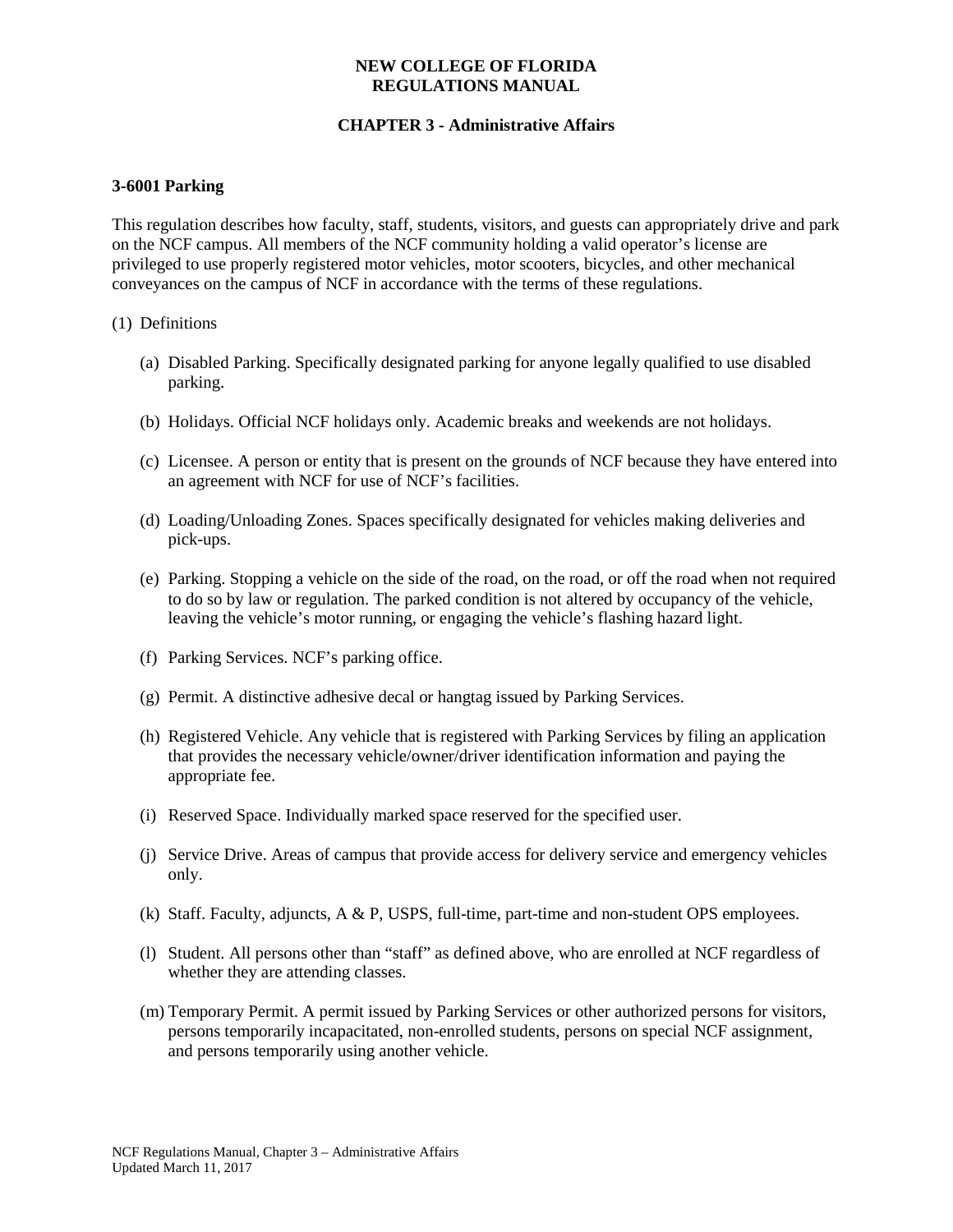- (n) Timed Spaces. Parking spaces specifically designated for vehicles making short term stops of no greater than the time posted for the space.
- (o) Vendor/Contractor. Any person/company that has entered into a contract with NCF to provide a service to NCF, regardless of the length of the contract.
- (p) Visitor. Any person who is not a member of the NCF community (student, staff, faculty, vendor/contractor or licensee) on the NCF campus.
- (q) Volunteer. Any person who provides volunteer services and receives no compensation from NCF for those services.
- (r) Retired. Faculty and staff who have retired from NCF and are not currently employed by NCF.
- (2) Driving and Parking on Campus
	- (a) Authorization
		- 1. The NCF Police Department and Parking Services are responsible for enforcing parking regulations at NCF. Parking Services is also responsible for vehicle registration and administration of parking citations, payment, and appeals.
		- 2. NCF strives to provide adequate parking for its employees, students, and visitors, and must charge fees for use of parking spaces in order to pay for the operation of Parking Services and the maintenance of campus parking facilities. Due to the size of the staff and student bodies, NCF does not guarantee parking to all students and staff paying for spaces.
		- 3. For those community members parking on campus, NCF provides but does not guarantee the safety and security of vehicles, property, and persons within NCF parking facilities.
	- (b) Enforcement
		- 1. Parking Services and the NCF Police Department are authorized to directly and immediately enforce these regulations on the NCF campus. The NCF Police Department is authorized to make arrests and issue moving traffic citations on campus. For further description of the NCF Police Department's authority and jurisdiction, see NCF Regulation 3-6101 NCF Police Department.
		- 2. NCF Police and staff of Parking Services are authorized to issue parking citations for parking and registration violations in accordance with these regulations twenty-four hours a day.
- (3) Registration Regulations
	- (a) Vehicles used on campus by staff and enrolled students, regardless of number of hours or days, night or day, full time or part time, must be registered and must bear a valid NCF permit.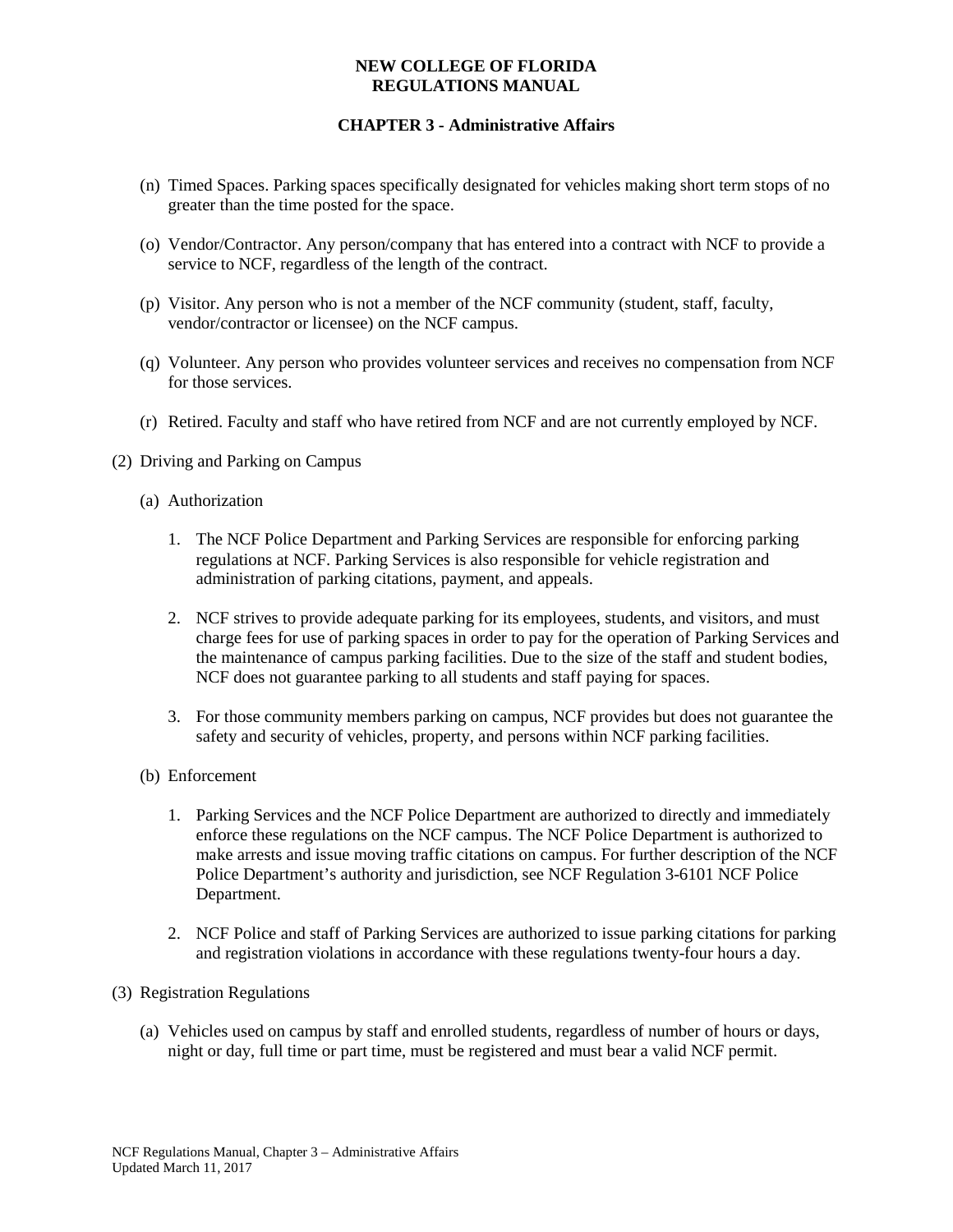# **CHAPTER 3 - Administrative Affairs**

- (b) Vehicles may be registered during business hours Monday through Friday, at Parking Services, First Floor, Palmer D Building, 5800 Bay Shore Road, Sarasota, Florida 34243.
- (c) Upon request by Parking Services, the person registering a vehicle must present a valid NCF faculty, staff, or student ID card, or a letter from the employer, which justifies the type of permit requested. Disabled registrants must present a copy of their disabled registration. All registrants are responsible for providing Parking Services with a current address and current information on vehicle ownership.
- (d) All vehicles on campus must be registered prior to parking in any non-visitor spaces.
- (e) There is no grace period for registration of vehicles and acquisition of NCF permits. New and returning employees may obtain a temporary permit for fourteen (14) calendar days from the start date of their employment. Proof of employment is required.
- (f) Marked delivery trucks or commercial vehicles (driven by commercial representatives), telephone and power service vehicles, limousine service automobiles, taxis and buses making brief stops in the appropriate spaces or zones at one or more points on campus are not required to pay a parking fee or display a permit unless the vehicles will be parked. When parked, these vehicles shall utilize designated loading/unloading zones for a period of no more than thirty (30) minutes.

### (4) Permit Regulations

- (a) When the vehicle is parked, hangtags must be hung from the rearview mirror bracket with the registration number plainly visible through the front window of the vehicle. Having tinted windows or using a sunscreen or a car cover does not preclude the necessity of ensuring the hangtag is plainly visible.
- (b) Hangtags may not be transferred from the registrant to another vehicle operator who would otherwise be required to register his or her vehicle.
- (c) Hangtags are transferable to any vehicle owned by the registrant.
- (d) Adhesive decals are only issued to those registrants with convertibles or other open vehicles. The decal must be permanently affixed to the left rear bumper and/or the left side rear windshield of the vehicle (outside only). Improper display of the decal may result in a citation being issued and a fine being charged.
- (e) Adhesive decals for all two-wheeled vehicles must be displayed on the rear fender of the vehicle unless otherwise approved by Parking Services.
- (f) NCF permits may not be reproduced, altered, or transferred by anyone other than Parking Services.
- (g) The person who owns or registers a vehicle is responsible for assuring that the vehicle, regardless of who drives it, is parked in compliance with the rules and regulations, and for knowing when the issued permit expires.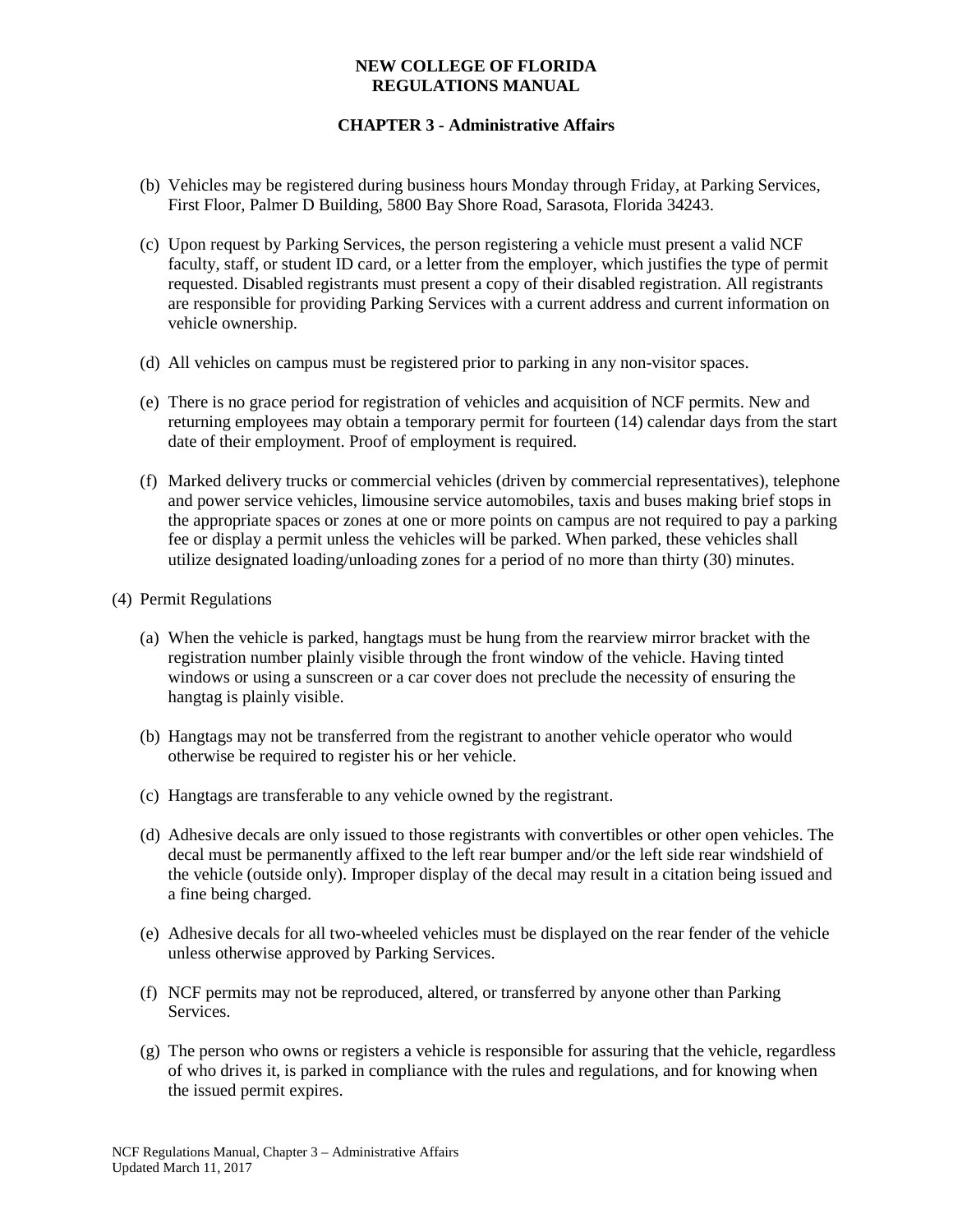- (h) All citations issued to a permit will be the registrant's responsibility regardless of which vehicle the permit is on at the time of the infraction, unless a lost/stolen affidavit form regarding that permit has previously been submitted to Parking Services.
- (i) Any vehicle parked on campus is parked at the risk of the operator. Permits declared lost or stolen will immediately become invalid. An affidavit must be completed for lost or stolen permits or in the event that the permit was sold with the car. If recovered, the permit will be reclaimed by Parking Services and destroyed. Any vehicle bearing a lost/stolen permit is subject to immediate tow, even if the person who has reported the permit as lost/stolen owns the vehicle bearing the permit.
- (j) All NCF staff, students, and visitors who own, register, and have more than one vehicle on campus at the same time are required to have a valid permit displayed on each vehicle.
- (k) NCF students, faculty, and staff have the option of purchasing a State of Florida issued New College of Florida Vehicle License Tag in lieu of purchasing a parking permit. A permit appropriately identifying that the vehicle was registered in this manner will be given to the vehicle owner/operator free of charge and must be displayed at all times for the vehicle to be considered registered with Parking Services.
- (l) According to the NCF Faculty Handbook, faculty who have been officially awarded the honorary title of Emeritus/a are entitled to free parking. Retired faculty with Emeritus/a status must still register with Parking Services and display a hang tag when parked on campus.
- (5) Vehicle Registration Fees
	- (a) Refunds. No full refunds are issued for permits, including replacement permits, unless the refund is requested within fourteen (14) calendar days of the initial date of validity of the permit. Refund requests must be submitted to Parking Services. Refund requests received after fourteen (14) calendar days of the initial date of validity of the permit are pro-rated.
	- (b) Permits for change of status, student to staff, or hangtag to adhesive, are issued free of charge upon presentation of the old permit and proof of status change.
	- (c) Coins are not accepted for payment of registration or citations unless the coins are properly rolled in bank wrappers and identified with payee's name and student ID/Driver's License number.
- (6) Parking Regulations
	- (a) The absence of "No Parking" signs or curb markings does not mean that parking is allowed. Parking is permitted only within marked spaces or areas with mulch or shell surfaces.
	- (b) Parking on or over a marker line is prohibited. Vehicles parked parallel to a curb shall be within one foot of the curb and inside parking markers.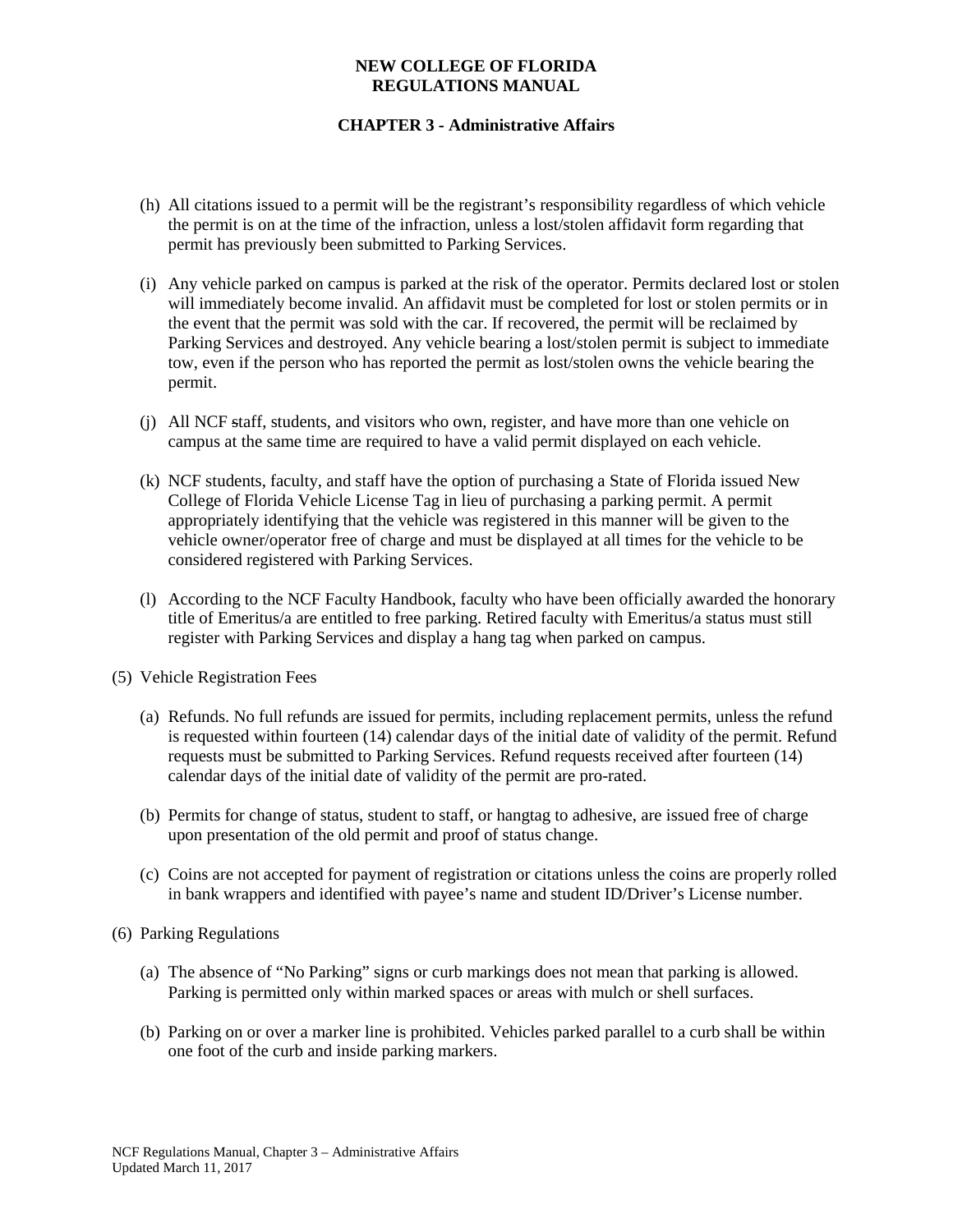- (c) Vehicles shall not be parked facing traffic in those lots with angled parking. For those lots with straight-in parking (90 degree), a vehicle may also be parked with the rear of the vehicle towards the closed end of the parking space.
- (d) Where parallel parking is permitted, vehicles must be parked facing the flow of traffic.
- (e) Vehicles shall not be parked in such a manner as to obstruct vehicular/pedestrian traffic or wheelchair ramps, interfere with normal NCF operational activities, or to create a hazard.
- (f) Double parking is prohibited at all times.
- (g) Parking on grass, sidewalks, crosswalks, service drives, loading zones, truck spaces, or on streets, except where specifically marked for parking, is prohibited.
- (h) Parking on grass is prohibited except in the case of overflow parking for events and where bumper blocks indicate parking is allowed on mulch or grass.
- (i) Major repairs to non-NCF owned vehicles shall not be performed on campus.
- (j) Unauthorized parking in RESERVED spaces is prohibited.
- (k) A vehicle parked and remaining at the same unloading zone or timed space will not receive more than two tickets for overtime violations in the same calendar day.
- (l) Campus map and parking lot signs indicate where staff and students shall park according to the type of permit displayed on the vehicle. Vehicles may only be parked in the appropriate lots and spaces.
- (m) Unless otherwise marked, all loading/unloading zones have a 30-minute time limit.
- (n) Only authorized vehicles may be parked in disabled spaces.
- (o) Oversized vehicles such as trucks, trailers, motor homes, or any vehicle that occupies more than one standard car space or extends beyond the space shall be parked in an area designated by Parking Services or the NCF Police Department. The maximum allowance time for parking in this manner is seven (7) calendar days.
- (p) Vehicles may not be used as overnight domiciles, except under emergency conditions and only with the prior approval of Parking Services.
- (q) Special Events and Maintenance. Parking Services has authority to close streets, lots and parking spaces to facilitate NCF special events, and to perform necessary maintenance. Contact Parking Services when planning a special event at NCF to receive proper parking permits and assignments. No department has the authority to close any lots prior to 5:00 p.m. without first seeking permission from Parking Services.
- (7) Visitor/Temporary Parking Permits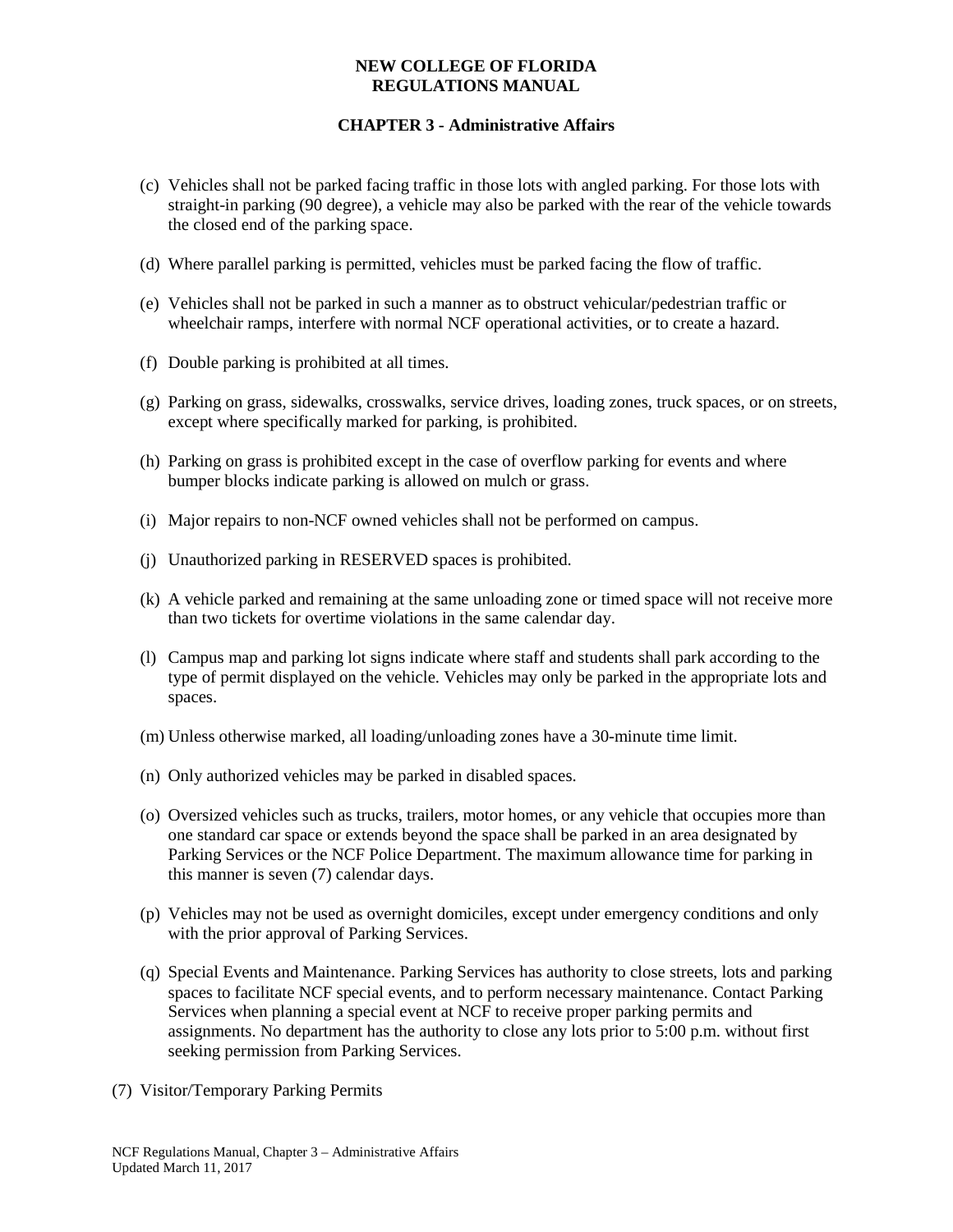- (a) A person who is currently registered with Parking Services and temporarily not in possession of his/her permit must obtain a temporary parking permit before parking on campus.
- (b) On request to Parking Services, permits may be issued to park out of assigned areas for extraordinary reasons (such as temporary incapacitation or for security reasons).
- (c) Students, faculty, or staff sponsoring or co-sponsoring an event on campus shall request temporary parking permits at least two (2) weeks in advance from Parking Services for the event participants.
- (d) Visitors not using reserved "visitor spaces" must obtain daily permits from Parking Services, or the NCF Police Department.
- (8) Disabled Parking
	- (a) Any staff member or student with a physical disability (temporary or permanent) that impedes walking may apply with authorized documentation to Parking Services for a special disabled parking permit.
	- (b) Wheelchair-bound registrants are entitled to a special disabled parking space.
	- (c) All spaces designated for the disabled are reserved twenty-four (24) hours a day.
	- (d) Holders of special disabled permits are required to advise Parking Services when assigned special disabled spaces are no longer required.
- (9) Traffic Regulations
	- (a) Traffic rules, regulations, and directive signs governing the use of motor vehicles are in effect twenty-four (24) hours a day, all year long. Inclement weather does not bar their enforcement.
	- (b) Motorists shall yield the right-of-way to pedestrians within a crosswalk.
	- (c) The campus speed limit is 20 mph unless otherwise posted. Speed limit in parking lots is 10 mph.
	- (d) It is unlawful to drive in the opposite direction of the normal flow of traffic.
	- (e) It is unlawful to remove, alter, or change any traffic control device, sign, barricade, or traffic cone. It is also unlawful to drive around barricades, traffic cones in the roadway, or parking lots that are closed by Parking Services.
	- (f) All Florida traffic laws are enforceable on campus.
- (10) Regulations Governing Scooters, Motorcycles, Bicycles, and Mopeds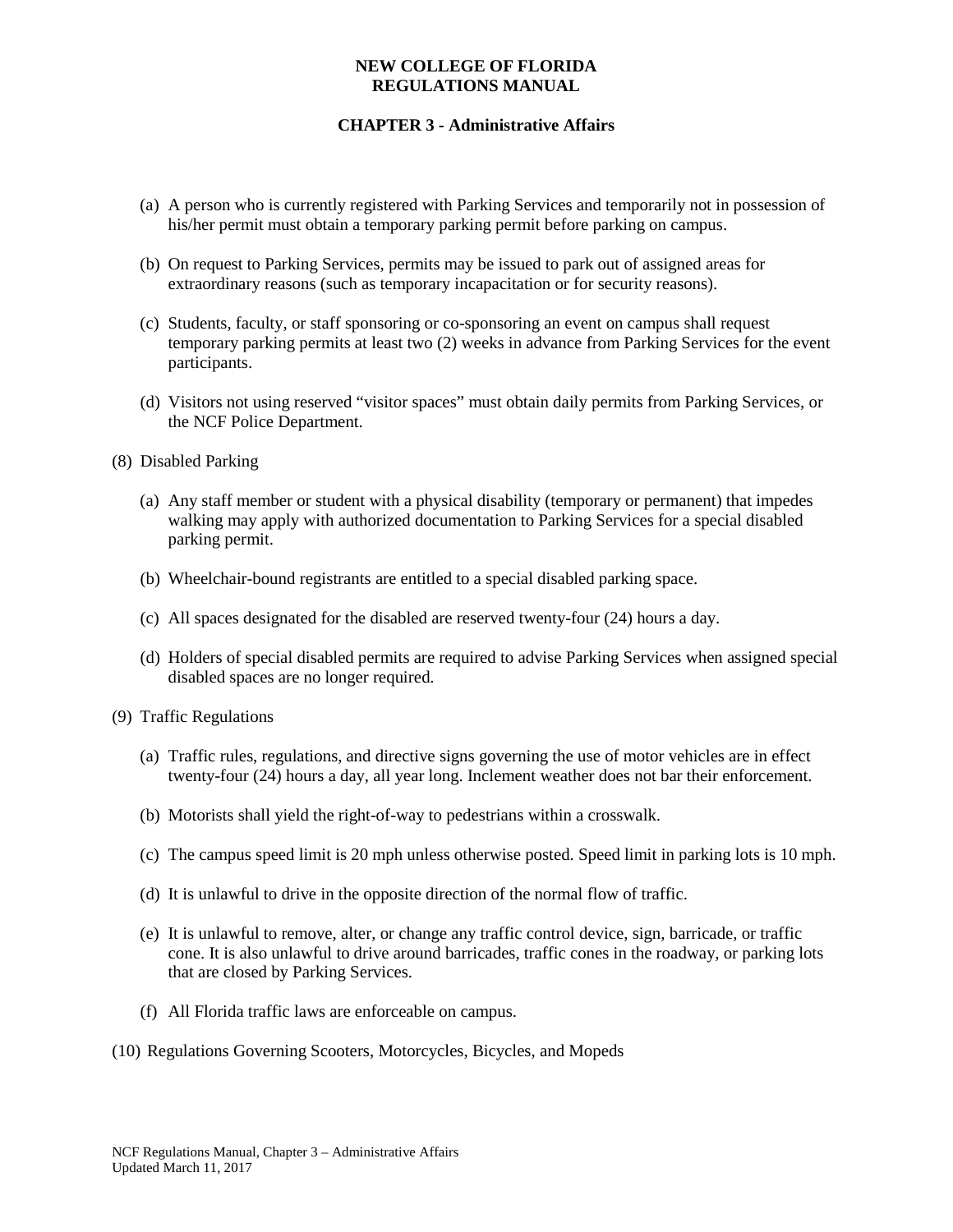- (a) Drivers of scooters, motorcycles, bicycles, and mopeds are responsible for observing the same traffic regulations as those governing larger motor vehicles.
- (b) Drivers may not drive, ride, or park scooters, mopeds, or motorcycles on grass, sidewalks, or in the confines of a building.
- (c) It is unlawful for more than one person to ride on a vehicle at the same time, unless the vehicle is designed for and equipped with a seat for each person.
- (d) Drivers of two- or three-wheeled motorized vehicles shall use designated motorcycle spaces; however, if all designated spaces are occupied they may park in vehicle parking spaces.
- (e) Holders of motorcycle or bicycle permits are entitled to a maximum of five (5) days, annually, of temporary parking permits for four-wheeled vehicles.
- (f) All two- or three-wheeled motor vehicles must be registered with Parking Services.
- (g) Motorcycles cannot display automobile permits at any time; therefore, registered owners of fourwheeled vehicles who have motorcycles are required to register and purchase permits for each vehicle or motorcycle they wish to park on campus.
- (h) NCF Police will ticket bicyclists for moving violations on streets or sidewalks. Bicycle Regulations are outlined in Chapter 316.2065, Florida Statutes.
- (i) A person propelling a bicycle by human power upon and along a sidewalk, or across a roadway upon and along a crosswalk, has all the rights and duties applicable to a pedestrian under the same circumstances, but the cyclist shall yield the right-of-way to any pedestrian and shall give an audible signal before overtaking and passing such pedestrian.
- (11) Towing/Immobilizing of Vehicles
	- (a) Vehicles are subject to being immobilized by a mechanical boot or towed away at the operator's expense under any of the following conditions:
		- 1. Unauthorized parking in reserved or disabled spaces;
		- 2. Parking without a valid permit or displaying a counterfeit, stolen, altered, lost, or revoked permit;
		- 3. Abandoning a vehicle (disabled or otherwise) for three (3) consecutive days or more. In order to avoid having their vehicle towed, the operator of a disabled vehicle must notify Parking Services between 8:00 am and 5:00 pm or the NCF Police Department after 5:00 pm on weekdays and on weekends and holidays;
		- 4. Parking in such a way as to disrupt normal NCF operational activities;
		- 5. Obstructing traffic;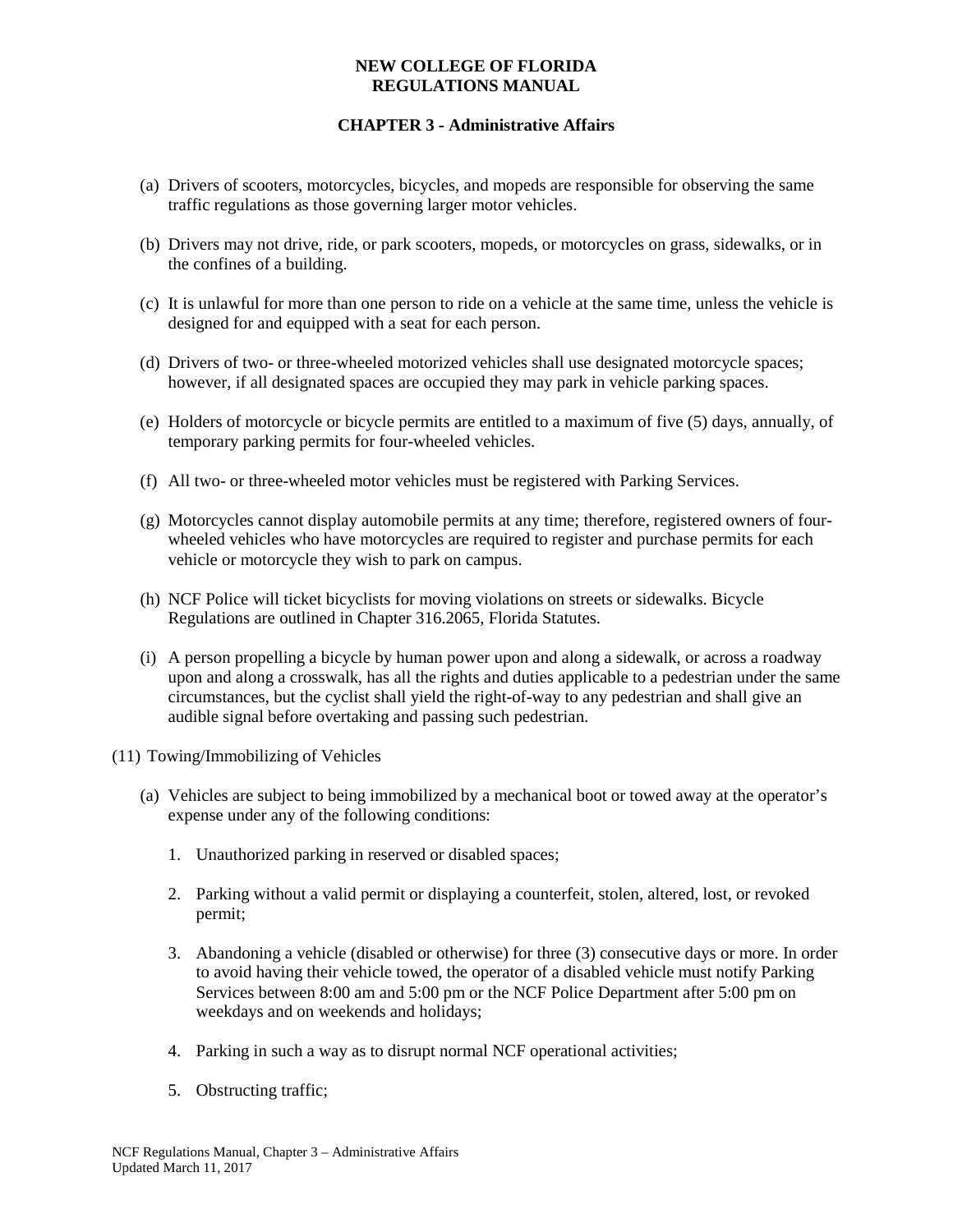- 6. Creating a hazardous condition;
- 7. Having five (5) or more outstanding citations; and
- 8. Attempting to remove and/or damage an immobilization device.
- (b) Vehicles that have been immobilized by a mechanical boot are towed at the owner's expense. The owner is required to pay for the outstanding citations, the immobilization fee, and applicable towing charges prior to claiming his or her vehicle. The fact that a previously immobilized vehicle has been removed from the area without authorization from Parking Services shall be prima facie evidence that the registered owner has tampered with the immobilized vehicle. Owners of immobilized vehicles may make restitution during office hours at Parking Services. Such payments will not be accepted after hours or through the weekend/holidays. Vehicles will remain immobilized until restitution is made on one of the next business days.
- (c) A signed release slip must be obtained from Parking Services before owner's towed vehicle may be reclaimed from the towing company. The release slip will be issued after vehicle registration fees and outstanding citation fees are paid at Parking Services. In addition, the owner/operator of the towed vehicle must provide proper identification to the towing company and pay the towing charges in cash to the towing company before reclaiming the vehicle from the towing company.
- (12) Violations, Penalties, and Fines
	- (a) Operators of vehicles are subject to fines in accordance with the schedule of fines as approved by the NCF BOT through Regulation 3-1002 Tuition and Fees Schedule.
	- (b) Permission to operate a vehicle on campus may be revoked for a period of up to twelve (12) months and the operator so notified by Parking Services under the following circumstances:
		- 1. The person falsifies or misrepresents information on any documents completed for Parking Services:
		- 2. The person lends his/her vehicle to another person when the latter is not entitled to driving privileges;
		- 3. The person required to register a vehicle does not respond to citations;
		- 4. The person demonstrates actions that show a willful disregard for public safety or the NCF community; or
		- 5. The person owes a delinquent debt to NCF.
	- (c) Any violation not cleared at the end of twenty-one (21) days shall be referred to the Business Office for collection. Outstanding student accounts may also result in student records and registration being placed on hold until the debt is settled.